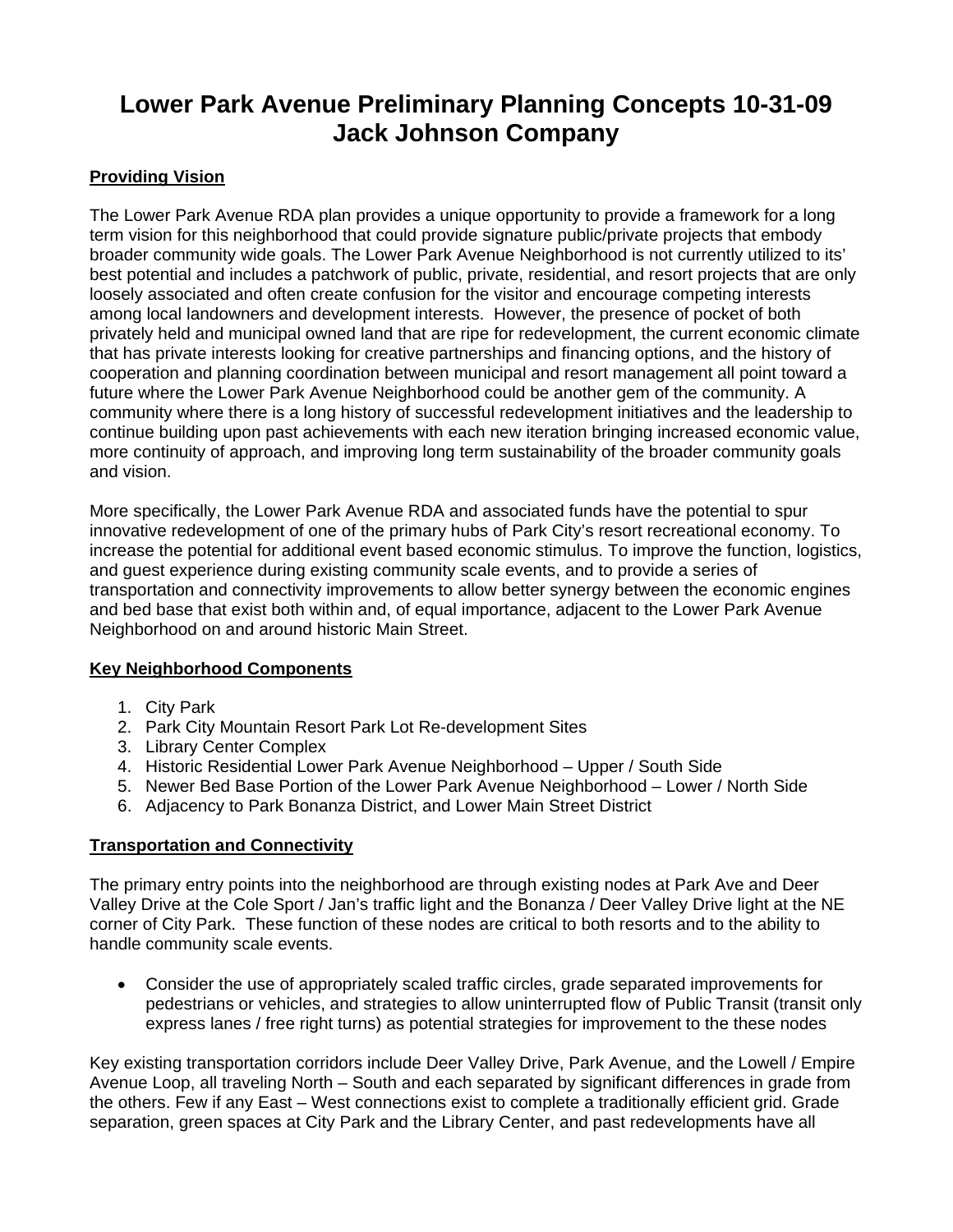provided obstacles to creating these connections. This pattern places greater stress on the major entry nodes, limits the practicality of some potential locations for parking improvements, inhibits pedestrian movement, and is less intuitive for destination visitors to the community. Lower Woodside Avenue has the potential to provide a renewed North-South Pedestrian corridor connecting the Library Center to residential portions of the neighborhood without the vehicular conflicts inherent with the other North-South arteries.

- Look for every practical opportunity to provide East West connectivity and re-establish a more traditional grid.
- Analyze ability of corridors created by City owned land or land owned in partnership with the City to create East – West connections.
- Consider utilization of stairs, outdoor escalators, or elevators at key locations to make pedestrian movement practical between the resort and City Park, trail corridors, and North – South arteries.
- Consider additional pedestrian improvements and reduction of travel lanes on Park Avenue as well as pedestrian improvements associated with redevelopment along the Lowell / Empire Avenue loop.
- Consider new modes of public transit and dedicated transit lanes or corridors throughout the study area and connecting to and through adjacent districts. Consider dedicated small bus service, trolley, or street car service on a Lower Park Avenue, Main Street, and Deer Valley Drive loop. Long term consideration should be given to preserving corridors and nodes for light rail service between the resort and key points outside the neighborhood.
- Consider encouragement / development of an alternative (non-rubber tire) transportation solution between major existing entitlements at the North and South ends of Lowell Avenue to reduce traffic impacts to residential portions of the neighborhood and maximize planning flexibility and location of density for future projects.
- Consider all potential transportation and connectivity improvements under the lens of their ability to provide functional and identifiable ties between bed base and revenue centers in the Lower Park Avenue Neighborhood and those adjacent to it. Attempt to gauge the increase in revenue potential these solutions could bring to Historic Main Street, Park Bonanza and elsewhere.
- Consider additional pedestrian improvements (side walks, benches) and beautification projects (planter boxes, identification of pocket park opportunities) along Lower Woodside to create a pedestrian boulevard separated from high traffic arteries, to add value to existing bed base, and to strengthen connections to the potential redevelopment projects and the Library Center.
- Consider signage and way finding improvements that help identify connections to and through the neighborhood and create a more seamless transition between the resort and the surrounding neighborhoods. Use these items strategically to direct vehicle and pedestrian traffic along preferred routes.

## **Parking**

Very Few dedicated public parking facilities exist in the Lower Park Avenue Neighborhood. Those that do exist are in the form of small and segmented surface lots that are not designed for the volume or circulations needs that are frequently called upon to provide. Currently the solution during peak periods and events is often the use of privately owned surface parking at Park City Mountain Resort. Even with this opportunity available, overflow parking on the street in restricted areas, unpredictable pedestrian movements, and private vehicle/transit/pedestrian conflicts are common during major events such as the Sundance Film Festival, the Arts Festival, Fourth of July, sporting events and even peak Holiday / skiing visitation. Surface parking lots at the resort are already entitled for redevelopment of the resort base and the prohibitive costs of comprehensive replacement of this parking in underground or structured formats has stymied past redevelopment efforts and the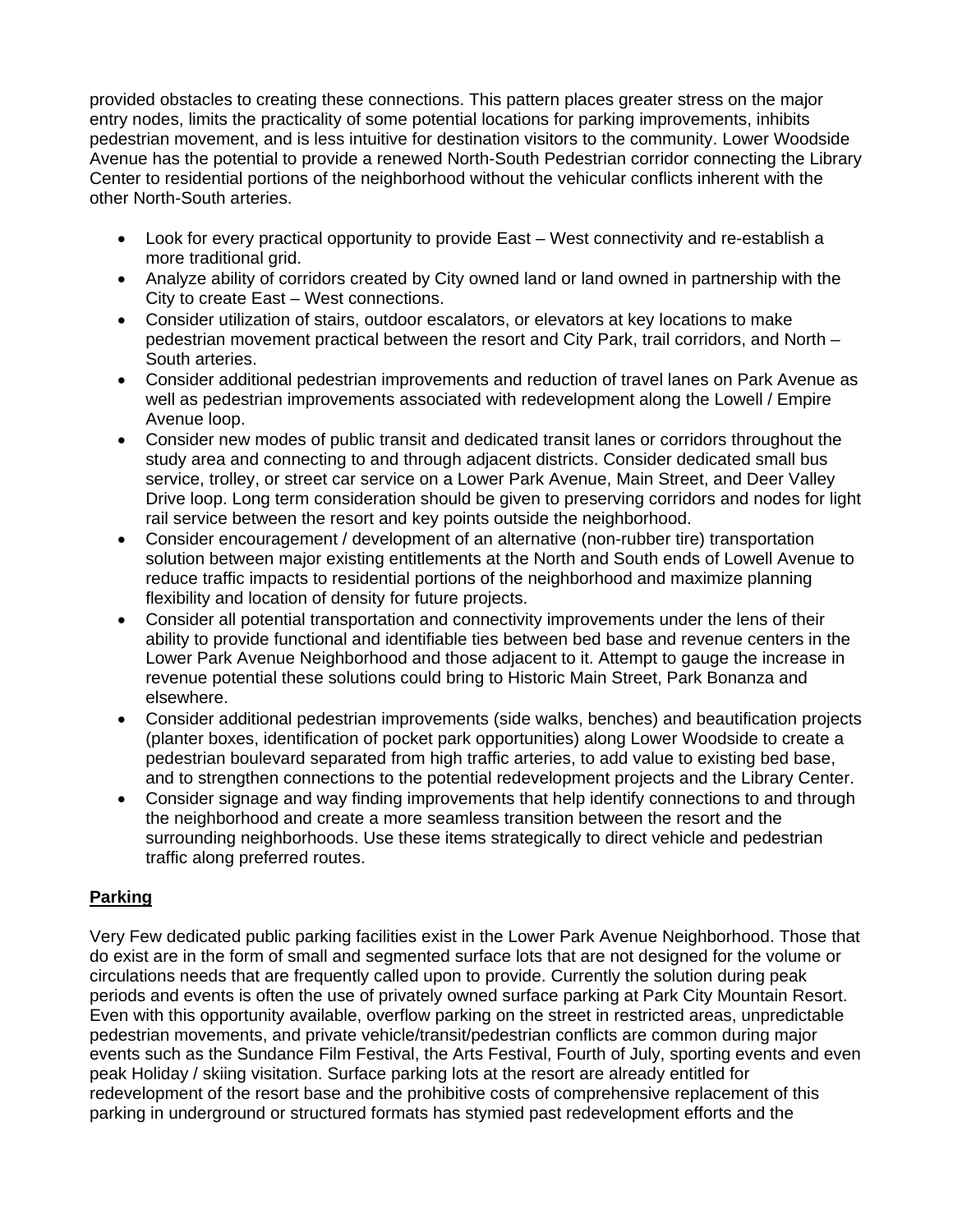economic stimulus they are meant to provide. The Lower Park Avenue RDA Plan and future neighborhood plans should include a more comprehensive and coordinated long term approach for addressing these issues.

- Look for locations where structured parking could be efficiently designed and constructed over time on public land in locations that are well coordinated with public transit, pedestrian movements and accessibility to key event locations.
- Consider public investment in development of structured parking on private land in key locations.
- Consider reduced parking requirements for residential / lodging development in conjunction with public and private transportation solutions to allow private capital to be invested in mixed use parking and transportation services.
- As with Transit / Transportation projects, consider the potential of the project for increasing potential revenues both within and out side the RDA area and to provide for improved guest experience and revenue from repeat visits.
- Consider converting surface lots and driveways at the perimeter of City Park to a pedestrian boulevard if alternative parking and transportation solutions can be developed.

#### **Redevelopment Projects**

The single most significant redevelopment opportunity in the project area both in terms of municipal revenue potential and creating a new face for this area of the community exists on the parcels entitled in the Park City Resort Master Plan, circa 1996. However, significant opportunities for signature projects also existing on several critically located smaller parcels elsewhere in the neighborhood. Several of these parcels are either municipally owned or involve current public / private partnerships. Significant potential for redevelopment that furthers multiple goals of the RDA vision exist along two corridors along the East – West access. The first would connect Park City Mountain Resort / Lowell Avenue to Park Avenue and Old Miners Hospital in the vicinity of the decommissioned Park Ave Fire Station. The second would provide a more subtle connection between the resort, Park Ave and City Park along the axis of the Shadow Ridge Hotel and the City Park softball diamond when examined in plan view.

The Library Center and surrounding green space also provide opportunities for enhanced civic and event functions without compromising the community park and gathering space that currently exist. Lastly, the dedicated residential parcel at the North end of City Park when coupled with some of the aforementioned transportation solutions seems to provide opportunity for a public – private redevelopment project in the future.

- Examine how all projects selected will contribute to revenue potential, guest experience, resident quality of life, housing opportunities and community sustainability
- Consider building on existing efforts to create a signature mixed use project on the old Park Avenue Fire Station corridor that provides a neighborhood center, additional housing opportunities, a hub for neighborhood services, a pedestrian transportation connection, and a means for dealing with the grade separation that has traditionally segmented the neighborhood.
- Consider a project between Shadow Ridge Hotel and City Park that would include pedestrian circulation improvements and increased housing opportunities.
- Consider working with the existing ownership of the residential units at the North End of City Park to redevelopment the site with potential consideration of additional density, public funding or financing mechanisms, and more seamless integration with the Park.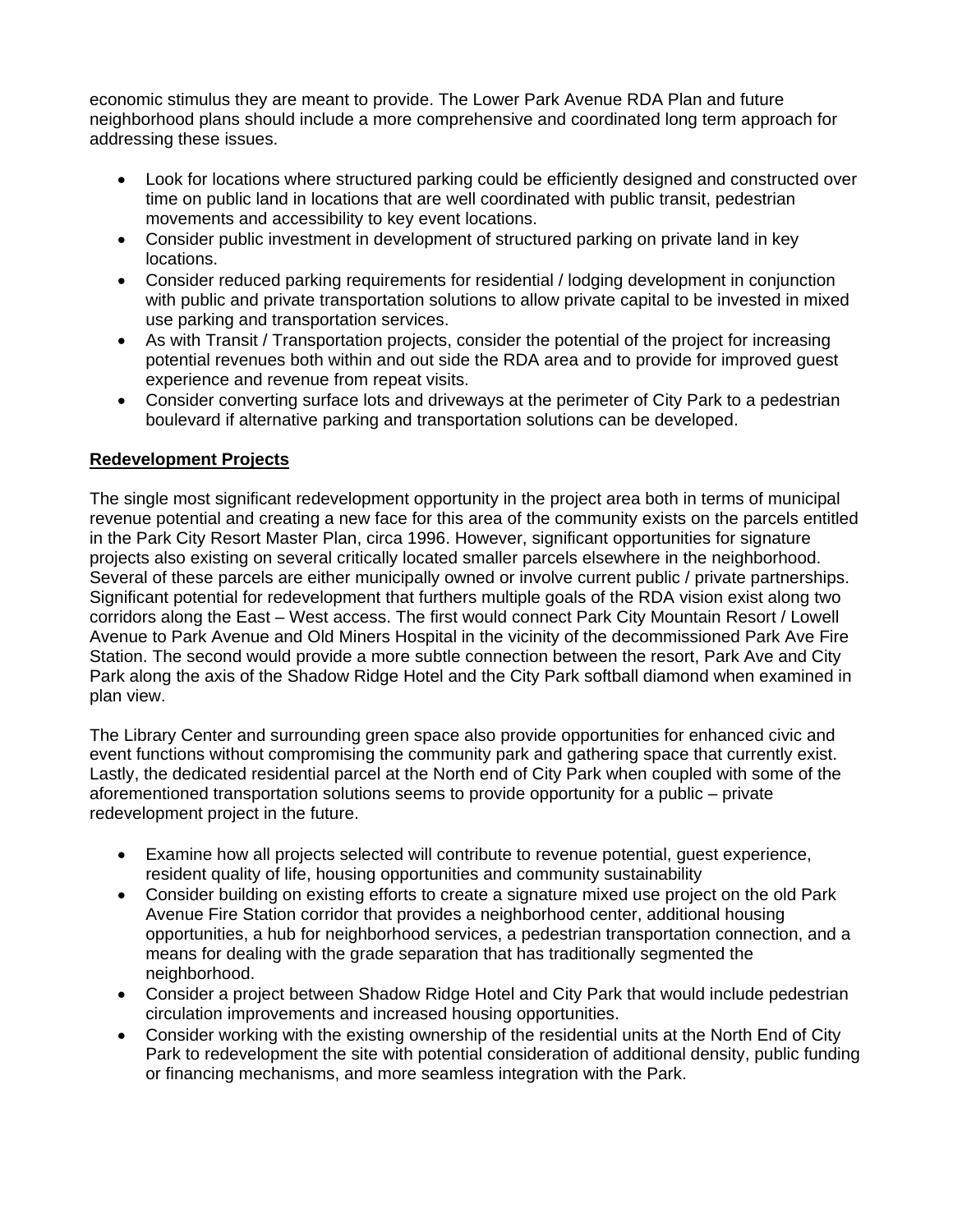- Consider public support, public financing or financial incentives, and reduced parking standards as tools for encouraging partnership on the potential redevelopment of the Park City Mountain Resort Base Area.
- Consider additional uses for the Library Center that enhance rather that detract from the civic and park characteristics the community currently enjoys at the site. A community gardens or relocation of the Senior Center to this parcel are both examples of projects that could be entertained without compromising the existing attributes of the Library Center and green space. This parcel is also showcased during events such as the Sundance Film Festival. These events provide opportunities to use this parcel to demonstrate Park City's commitment to historic preservation, education, building community and sustainability.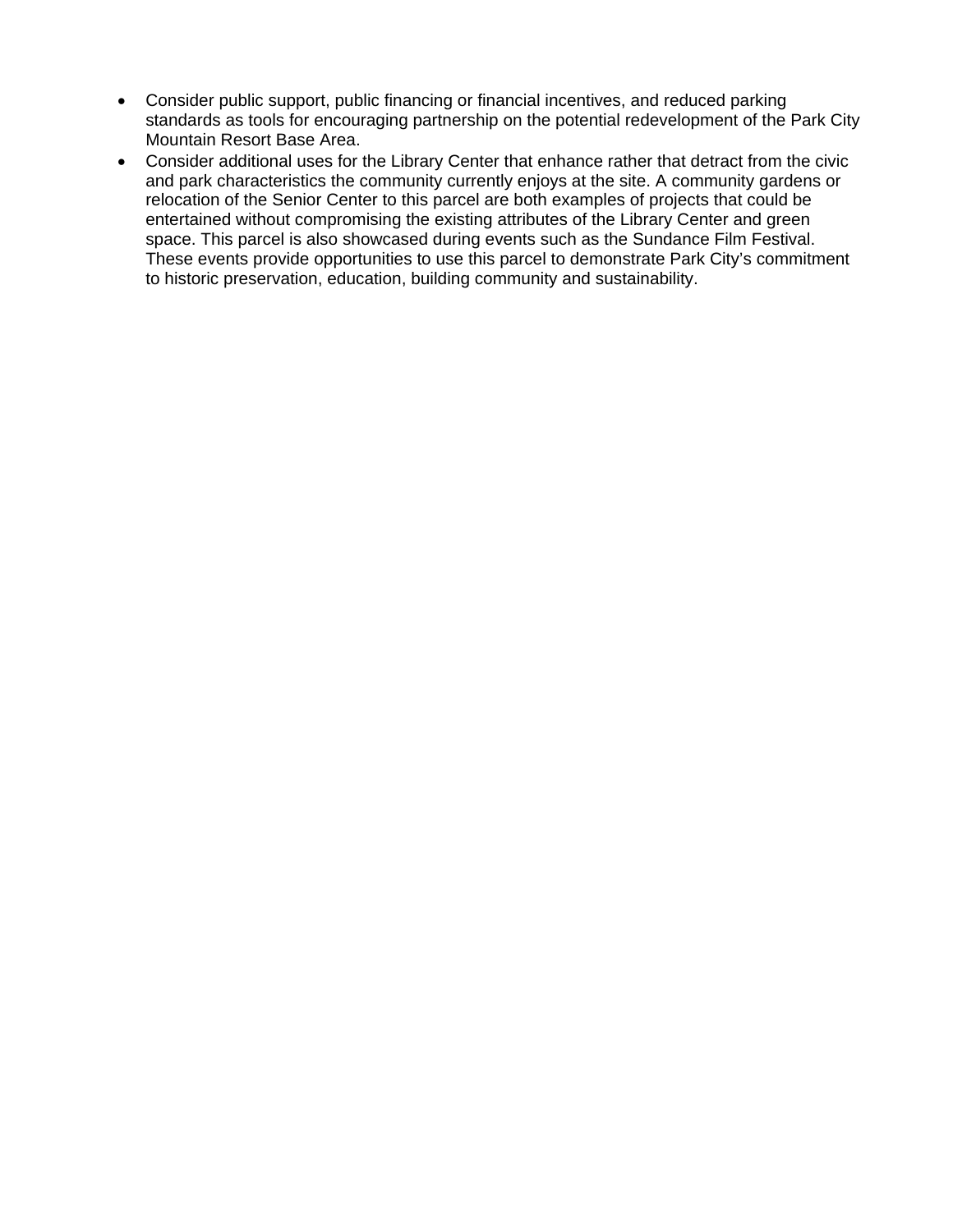# **Design Workshop Summary Memo**

| Design Workshop, Inc.                            |               |                                                           |
|--------------------------------------------------|---------------|-----------------------------------------------------------|
| <b>Landscape Architecture</b>                    | To:           | Park City City Council and City Staff                     |
| <b>Land Planning</b>                             | From:         | Becky Zimmermann / Britt Palmberg                         |
| <b>Urban Design</b><br><b>Strategic Services</b> | Date:         | December 29, 2009                                         |
|                                                  | Project Name: | Lower Park Avenue Redevelopment Authority<br>Project List |

Based upon a site visit to Park City conducted in November 2009 and its experience in planning and development in similar ski resort-based communities nationwide, Design Workshop has worked with city staff to develop a matrix of recommended public sector investment projects in the Lower Park Avenue RDA area. Potential public investments include public/private redevelopment projects in select areas of the Lower Park Avenue area, infrastructure improvements including upgrades to streetscapes, parking, open spaces, trails, and related amenities, and public investments in facilities such as conference centers or other community gathering places. The Design Workshop team has identified projects for the Lower Park Avenue area based upon the findings and suggestions of earlier studies conducted in Park City, the suggestions of city staff and elected leaders, and an examination of public investments made by comparable destination resort communities throughout the country.

The matrix categorizes potential projects in terms of public versus public / private investments and outlines a general magnitude of public investment needed to complete each project. It categorizes the potential projects in terms of their potential timing (short term versus long term), and provides ratings for each project based upon the potential to increase the number of destination visitors, increase the overall competitiveness of Park City in the resort market, the potential to stimulate private investment, and the potential to improve the overall visitor experience. The project list evaluates the physical, political, and financial feasibility of each project and it provides an evaluation of the overall financial return and intangible return (in terms of benefits to the community's quality of life).

The completed project list groups potential investments into three general categories: 1) Parking Lot Redevelopment projects include a range of investments concerning the parking lots surrounding Park City Mountain Resort and surrounding areas; 2) Transit, Traffic, Circulation and Walkability projects are designed to improve the function of major intersections and the experience of drivers, pedestrians, and bicyclists in the Lower Park Avenue area; 3) Community and Neighborhood Redevelopment and Improvement projects concern redevelopment efforts and environmental and streetscape projects in various locations within the Lower Park Avenue Redevelopment Area. The completed list ranks the potential projects in each category by their overall composite score across the full range of criteria.

In addition, the Design Workshop team and City staff have outlined a series of five additional projects that are not included on the official project list but may warrant additional discussion and consideration by Council going forward.

The completed project list is intended to serve as a basis for ongoing discussion of how to proceed with redevelopment in the Lower Park Avenue neighborhood and other areas of Park City. Council will need to work with staff and the community in order to refine ideas for potential investment projects and carefully select ventures that will stimulate further redevelopment and provide good financial and non-financial returns to the City.